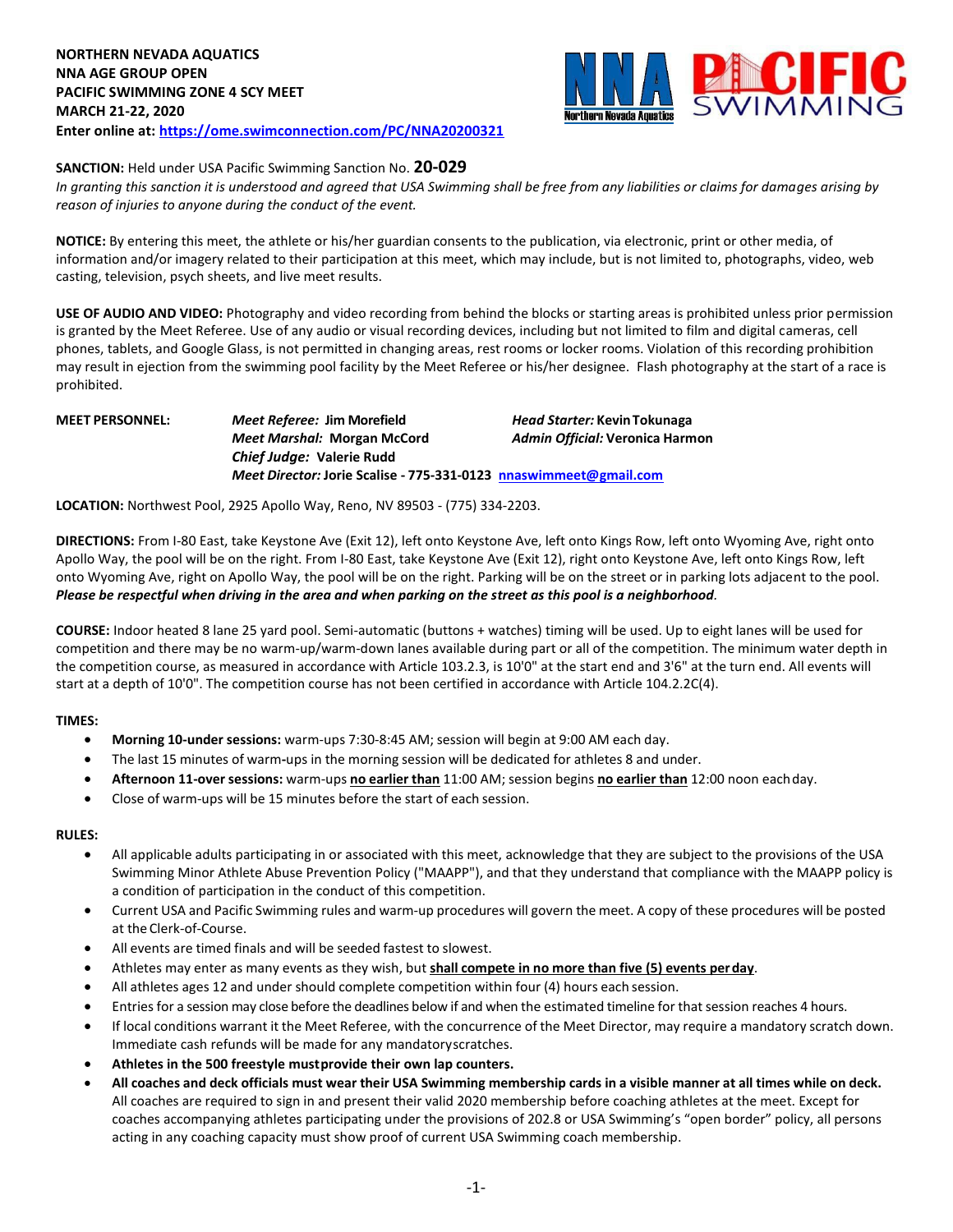#### **RELAYS:**

- Relays for each session will be deck entered at the Clerk of Course no later than the start of competition for each session.
- Entry fees are \$9.00 per relay. Relays will not be scored or awarded.
- Relays are **10 & under or 11 & over** any combination of gender and ages within those groups will be accepted.
- Clubs may enter as many relays as they wish. Relay athletes must be entered in the meet (no relay-onlyathletes).
- Unattached athletes may swim with a club's relay but will disqualify thatrelay.

**ATTENTION HIGH SCHOOL ATHLETES:** If you are a California (CIF) high school athlete in season, you need to be Unattached from this meet. It is the athlete's responsibility to be Unattached from this meet. You can UN-attach at the meet if necessary. This does not apply to California or Nevada athletes swimming under the rules of the **Nevada Interscholastic Activities Association (NIAA)**.

**UNACCOMPANIED ATHLETES:** Any USA Swimming athlete-member competing at the meet must be accompanied by a USA Swimming member-coach for the purposes of athlete supervision during warm-up, competition and warm-down. If a coach-member of the athlete's USA Swimming Club does not attend the meet to serve in said supervisory capacity, it is the responsibility of the athlete or the athlete's legal guardian to arrange for supervision by a USA Swimming member-coach. The Meet Director or Meet Referee may assist the athlete in making arrangements for such supervision; however, it is recommended that such arrangements be made in advance of the meet by the athlete's USA Swimming Club Member-Coach.

**RACING STARTS:** Each athlete entered into this meet must be certified by a USA Swimming member coach as being proficient in performing a racing start or must start the race in the water without the use of a backstroke ledge. It is the responsibility of the athlete or the athlete's legal guardian to ensure compliance with this requirement.

**RESTRICTIONS:** the following prohibitions apply to all areas of the meet venue including the pool deck, locker rooms, spectator seating, standing areas, and all areas used by athletes during the meet and during warm-up periods

- No smoking or use of tobacco products.
- No sale or use of alcoholic beverages or the recognition of alcohol sponsors.
- No glass containers.
- No propane heaters except for snack bar/meet operations.
- All shelters must be properly secured. No athlete or team canopies may be placed on the pool deck.
- Deck space will be limited; there is additional outside space in the adjacent park. Please plan accordingly based on weather.
- Deck Changes are prohibited.
- **No animals except working service animals are permitted.**
- Destructive devices, to include but not limited to, explosive devices and equipment, firearms (open or concealed), blades, knives, mace, stun guns and blunt objects are strictly prohibited in the swimming facility and its surrounding areas. If observed, the Meet Referee or his/her designee may ask that these devices be stored safely away from the public or removed from the facility. Noncompliance may result in the reporting to law enforcement authorities and ejection from the facility. Law enforcement officers (LEO) are exempt per applicable laws.
- Coaches, parents and siblings are not allowed in any of the swimming pools.
- During general warm-ups athletes must enter the pool feet-first with one hand in contact with the deck or gutter (3-point entry).
- Operation of a drone, or any other flying apparatus, is prohibited over the venue (pools, athlete/coach areas, spectator areas and open ceiling locker rooms) any time athletes, coaches, officials and/or spectators are present.

### **ELIGIBILITY:**

- Athletes must be current athlete members of USA Swimming and enter their name and registration number exactly as shown in their USA Swimming registration. If this is not done, it may be difficult to match the athlete with the registration and times database. The meet host must check all athlete registrations against the SWIMS database and if not found to be registered, the Meet Director shall accept the registration at the meet (a \$10 surcharge will be added to the regular registration fee). Duplicate registrations will be refunded bymail.
- Disabled athletes are welcome to attend this meet and should contact the Meet Director or Meet Referee regarding any special accommodations on entry times and seeding per Pacific Swimmingpolicy.
- Any deck entries, and any athletes 19 years of age and over, shall swim for time only, and shall not receive awards or score points.
- The athlete's age will be the age of the athlete on the first day of themeet.

**ENTRY TIMES:** Entries must be submitted using the athlete's best short-course yards time for each event (converted times allowed). All entry times must be in yards. Entries with **"NO TIME" (NT) will be accepted**. Relay entry times may be coach-estimated.

**ENTRY FEES:** \$4.00 per event plus a \$9.00 per athlete participation fee, and \$9.00 per relay team. **NO REFUNDS** will be given except in the case of mandatory scratch-down. Entries will be rejected if not accompanied by the required fees.

**ENTRY DEADLINES:** entries will be accepted by mail or online until the applicable deadline listed below, **or when a session becomes full and is closed early per the rules section above, whichever is first.** NO ENTRY CHANGES WILL BE ALLOWED. **Check**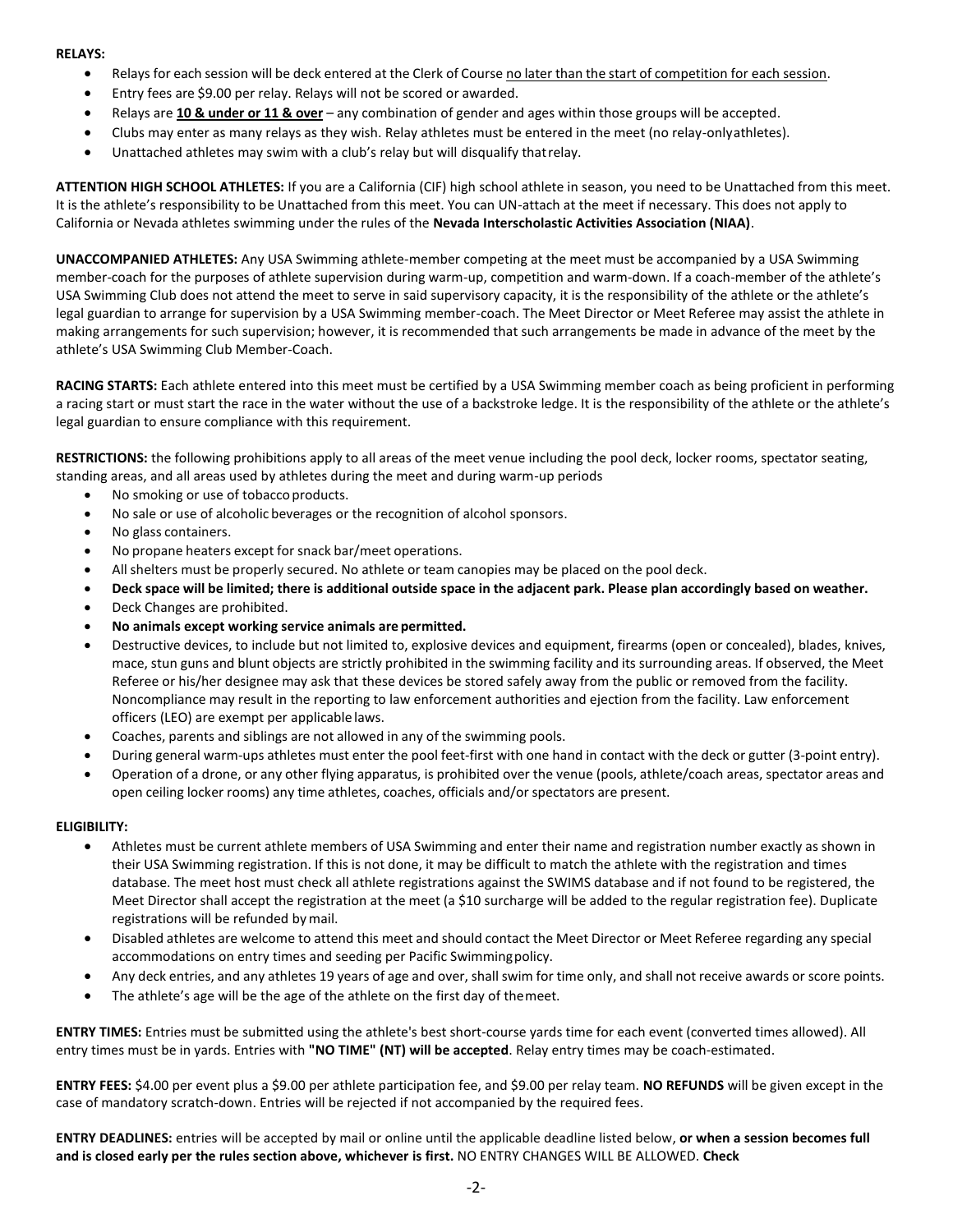### **<https://ome.swimconnection.com/PC/NNA20200321> for session open or closed status.**

**DECK ENTRIES:** Deck entries **will** be accepted at the Clerk of Course during this meet, for time only and subject to proof of USA Swimming registration. Deck entries will **not** be accepted after the event has closed for seeding or the session is full.

**ONLINE ENTRIES:** Go to **<https://ome.swimconnection.com/PC/NNA20200321>** to receive an immediate entry confirmation. The "billing information" email should be brought to the meet as proof of entry. This method requires payment by credit card. Swim Connection LLC charges a processing fee for this service, equal to \$1 per athlete plus 5% of the total Entry Fees. Please note that the processing fee is a separate fee from the Entry Fees. If you do not wish to pay the processing fee, enter the meet using a mail entry. **Entering online is a convenience, is completely voluntary, and is in no way required or expected of an athlete by Pacific Swimming.** Online entries will be not be accepted after **Wednesday, March 11th, 2020, at 11:59 pm**.

**MAILED/HAND DELIVERED ENTRIES:** Entries must be on the attached consolidated entry form. Forms must be filled out completely and printed clearly with athlete's best yards time. Entries must be **postmarked by midnight, Monday, March 9th, 2020** or **hand delivered by 5:00pm, Wednesday, March 11th, 2020, and may be rejected if a session is already full**. Entries submitted after these times will be held for possible conversion to deck entries at the meet if space is available, subject to receipt of the required entry fees and proof of registration. Requests for confirmation of receipt of entries should include a self-addressed envelope.

| Make checks payable to:       | <b>Northern Nevada Aquatics</b>          | Or Hand Deliver: by 5:00 pm Wed. March 11 2020 to: |  |  |  |  |  |  |
|-------------------------------|------------------------------------------|----------------------------------------------------|--|--|--|--|--|--|
| Mail payment with entries to: | Northern Nevada Aquatics                 | NNA AGO Entries                                    |  |  |  |  |  |  |
|                               | NNA Age Group Open                       | 4570 Rio Encantado Lane                            |  |  |  |  |  |  |
|                               | 1135 Terminal Way #106<br>Reno. NV 89502 | Reno. NV 89502                                     |  |  |  |  |  |  |

**CHECK-IN:** The meet will be deck seeded. Athletes must check-in at the Clerk-of-Course. No event shall be closed more than 30 minutes before the scheduled start of the session. Close of check-in for all remaining individual events shall be no more than 60 minutes before the estimated time of the start of the first heat of the event. Athletes who do not check-in will not be allowed to compete in the event.

**SCRATCHES & NO-SHOWS:** Any athletes not reporting for or competing in an individual timed final event shall not be penalized. Athletes who must withdraw from an event after it is seeded are requested to inform the referee immediately.

**AWARDS:** Distinctive awards will be given to 1stthrough 8th place for each age group, 6 & under, 7-8, 9-10, 11-12, 13-18 for each event. Points will be awarded as follows (9-7-6-5-4-3-2-1) for 1stthrough 8th. Individual High-Point and Runner-up awards will be awarded for 6 & under, 7-8, 9-10, 11-12, and 13 & over in both boy and girl age groups. All awards must be picked up at the meet, *NO* awards will be mailed. Athletes 19 years of age or over shall swim for time only and shall not receive awards or score points.

### **ADMISSION:** Free.

**PROGRAMS:** Available for a fee.

**SNACK BAR:** A limited snack bar will be available during the meet.

**HOSPITALITY:** Lunch and limited hospitality will be available to all working officials and coaches.

**MISCELLANEOUS:** No overnight parking is allowed. Facilities will not be provided after meet hours. **Deck space will be limited; there is additional outside space in the adjacent park. Please plan accordingly based on weather.**

**TIMERS:** Clubs will be assigned lanes based on the number of participating athletes from each club *(host club will not be expected to time)*. The individual Clubs will be responsible for scheduling their own timers for their assigned lanes for each session.

**MINIMUM OFFICIALS:** All available USA Swimming Member certified officials are welcomed and encouraged to work at this meet. As the number of certified officials allows, interested parents/trainees are also welcome to shadow working officials for education and/or mentoring. Participating clubs are *requested* to provide at least the following number of certified and carded officials for each session:

| Club athletes entered in session | <b>Trained and carded officials</b><br>requested |
|----------------------------------|--------------------------------------------------|
| $1 - 10$                         |                                                  |
| $11 - 25$                        |                                                  |
| 26-50                            |                                                  |
| $51 - 75$                        |                                                  |
| 76-100                           |                                                  |
| 101 or more                      |                                                  |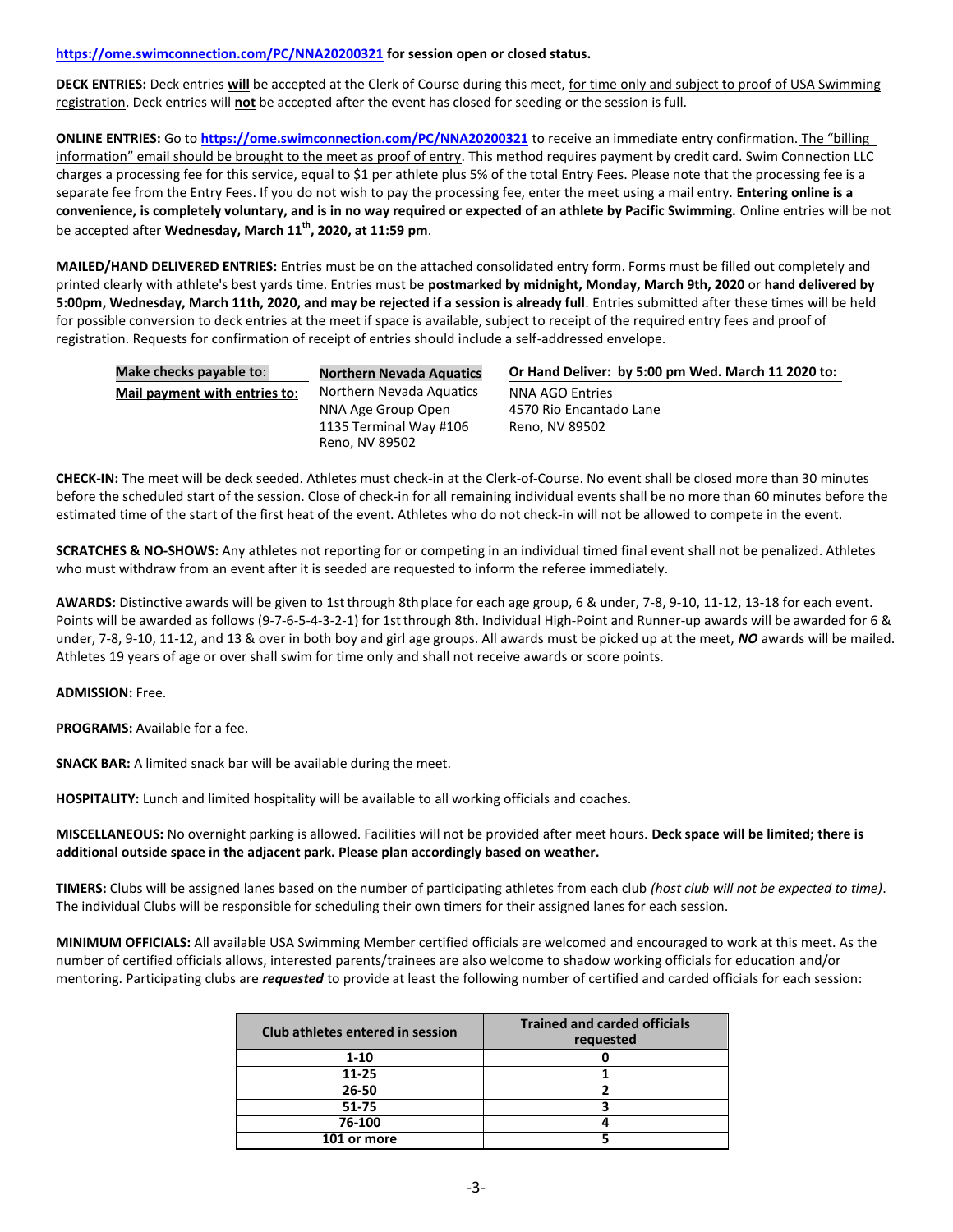## **EVENT SUMMARY**

|                                                                     |                 | <b>Saturday - March 21</b> |                                                                 | <b>Sunday - March 22</b> |            |              |              |  |  |
|---------------------------------------------------------------------|-----------------|----------------------------|-----------------------------------------------------------------|--------------------------|------------|--------------|--------------|--|--|
| 8 & under                                                           | $9 - 10$        | $11 - 12$                  | <b>13 &amp; over</b>                                            | 8 & under                | $9 - 10$   | $11 - 12$    | 13 & over    |  |  |
| 25 Free                                                             | 200 Free        | 200 IM                     | 200 IM                                                          | 50 Free                  | 200 IM     | 200 Free     | 200 Free     |  |  |
| 100 IM                                                              | 100 IM          | 100 Free                   | 100 Free                                                        | 25 Fly                   | 50 Free    | 200 Breast   | 200 Breast   |  |  |
| 50 Fly                                                              | 50 Fly          | <b>100 Fly</b>             | 100 Fly                                                         | 50 Back                  | 100 Fly    | 50 Breast ** | 50 Breast ** |  |  |
| 25 Back                                                             | 100 Back        | 200 Back                   | 200 Back                                                        | 25 Breast                | 50 Back    | 100 Back     | 100 Back     |  |  |
| 50 Breast                                                           | 50 Breast       | 50 Back **                 | 50 Back **                                                      | 100 Free                 | 100 Breast | 200 Fly      | 200 Fly      |  |  |
|                                                                     | <b>500 Free</b> | 100 Breast                 | 100 Breast                                                      |                          | 100 Free   | 50 Fly **    | 50 Fly **    |  |  |
|                                                                     |                 | 100 IM                     | 100 IM                                                          |                          |            | 50 Free      | 50 Free      |  |  |
|                                                                     |                 | 500 Free *                 | 500 Free *                                                      |                          |            | 400 IM       | 400 IM       |  |  |
| 10 & under - 4 x 50 Medley Relay<br>11 & over - 4 x 50 Medley Relay |                 |                            | 10 & Under - 4 x 50 Free Relay<br>11 & over - 4 x 50 Free Relay |                          |            |              |              |  |  |

# **SCHEDULE OF EVENTS**

| <b>AM SESSION - 10 &amp; UNDER</b> |                                |            |                   |            |                              |            |  |  |  |  |
|------------------------------------|--------------------------------|------------|-------------------|------------|------------------------------|------------|--|--|--|--|
|                                    | Saturday - March 21            |            | Sunday - March 22 |            |                              |            |  |  |  |  |
| Event<br>#                         | Event                          | Event<br># |                   | Event<br># | Event                        | Event<br># |  |  |  |  |
| 1                                  | 9-10 200 Free                  | 2          |                   | 37         | 9-10 200 IM                  | 38         |  |  |  |  |
| 3                                  | 8 & under 25 Free              | 4          |                   | 39         | 10 & under 50 Free           | 40         |  |  |  |  |
| 5                                  | 10 & under 100 IM              | 6          |                   | 41         | 9-10 100 Fly                 | 42         |  |  |  |  |
| 7                                  | 10 & under 50 Fly              | 8          |                   | 43         | 8 & under 25 Fly             | 44         |  |  |  |  |
| 9                                  | 9-10 100 Back                  | 10         |                   | 45         | 10 & under 50 Back           | 46         |  |  |  |  |
| 11                                 | 8 & under 25 Back              | 12         |                   | 47         | 9-10 100 Breast              | 48         |  |  |  |  |
| 13                                 | 10 & under 50 Breast           | 14         |                   | 49         | 8 & under 25 Breast          | 50         |  |  |  |  |
| 15                                 | 9-10 500 Free *                | 16         |                   | 51         | 10 & under 100 Free          | 52         |  |  |  |  |
| 17 & 18                            | 4x50 Medley Relay (10 & under) |            |                   | 53 & 54    | 4x50 Free Relay (10 & under) |            |  |  |  |  |

| <b>PM SESSION - 11 &amp; OLDER</b> |                               |       |                   |         |                             |       |  |  |  |  |
|------------------------------------|-------------------------------|-------|-------------------|---------|-----------------------------|-------|--|--|--|--|
|                                    | <b>Saturday - March 21</b>    |       | Sunday - March 22 |         |                             |       |  |  |  |  |
| Event                              |                               | Event |                   | Event   |                             | Event |  |  |  |  |
| #                                  | Event                         | #     |                   | #       | Event                       | #     |  |  |  |  |
| 19                                 | 200 IM                        | 20    |                   | 55      | 200 Free                    | 56    |  |  |  |  |
| 21                                 | 100 Free                      | 22    |                   | 57      | 200 Breast                  | 58    |  |  |  |  |
| 23                                 | 100 Fly                       | 24    |                   | 59      | 50 Breast **                | 60    |  |  |  |  |
| 25                                 | 200 Back                      | 26    |                   | 61      | 100 Back                    | 62    |  |  |  |  |
| 27                                 | 50 Back **                    | 28    |                   | 63      | 200 Fly                     | 64    |  |  |  |  |
| 29                                 | 100 Breast                    | 30    |                   | 65      | 50 Fly **                   | 66    |  |  |  |  |
| 31                                 | 100 IM                        | 32    |                   | 67      | 50 Free                     | 68    |  |  |  |  |
| 33                                 | 500 Free *                    | 34    |                   | 69      | 400 IM                      | 70    |  |  |  |  |
| 35 & 36                            | 4x50 Medley Relay (11 & over) |       |                   | 71 & 72 | 4x50 Free Relay (11 & over) |       |  |  |  |  |

Relays are 10 & under or 11 & over – any combination of gender and ages within those groups will be accepted.

**\* 500 Free athletes must provide their own lap counters. These events will swim in regular event order.**

**\*\* Athletes 13 & Older - these events are not nationally recognized, but will be awarded and count towards High Point & High Point Runner-Up Awards.**